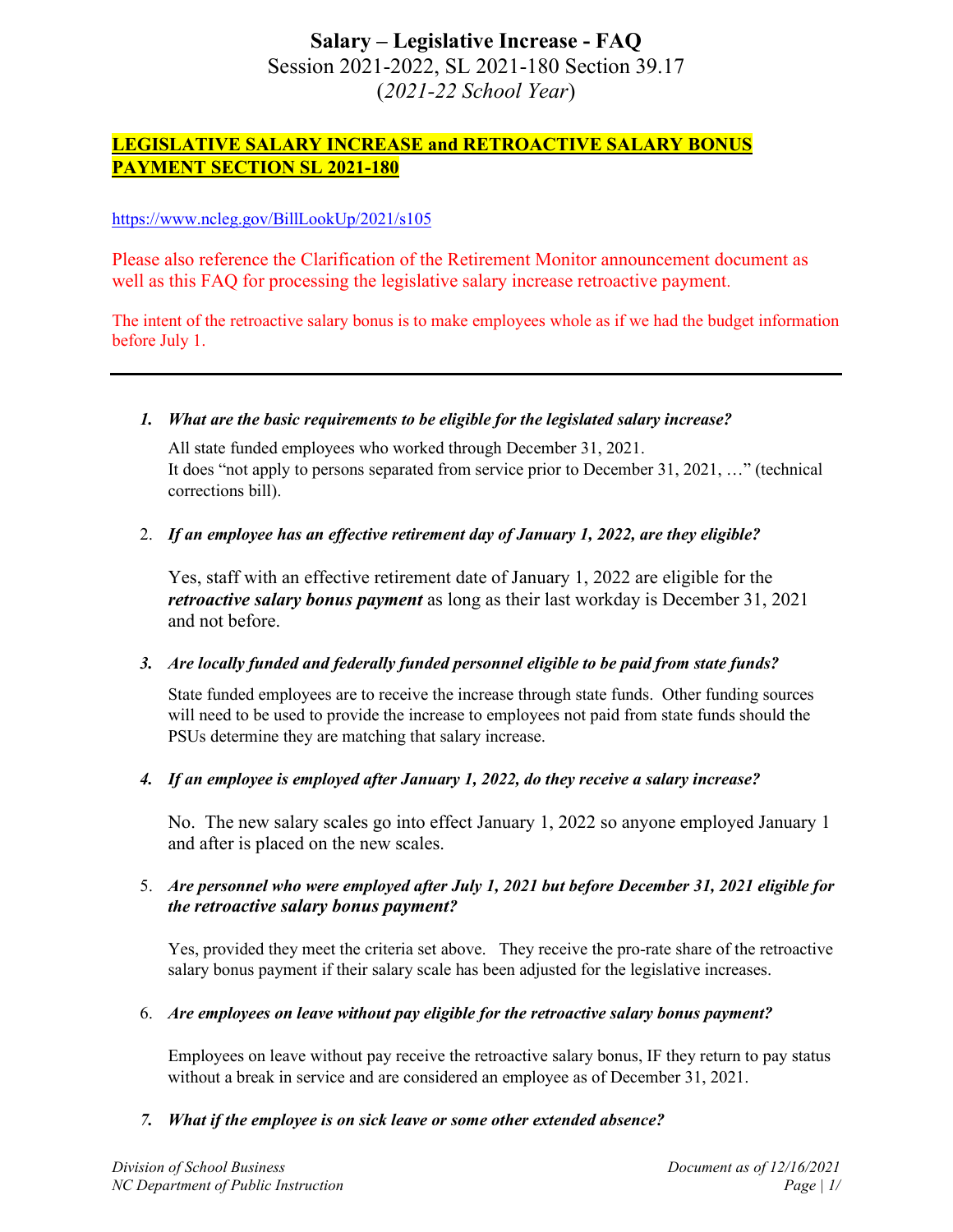Yes, provided they are in pay status on December 31, 2021, they receive the retroactive salary bonus payment.

### *8. Are part time employees eligible?*

Yes, part time employees are eligible for the retroactive salary bonus payment. The legislation stipulates that an employee who was not employed continuously on a full-time basis since July 1 shall receive this payment on a prorated and equitable basis.

## *9. Are substitutes eligible?*

**No,** substitutes would not be eligible unless employed in a permanent position with the LEA (such as a full-time substitute position) and they meet the other requirements above. In a general sense a substitute is a daily employee and not considered a permanent employee, as they terminate their assignment daily or weekly.

#### *10. If longevity payments were made between July 1, 2021 and December 31, 2021 do those payments need to have the legislative salary increase applied and be part of retroactive salary bonus payment process?*

Yes, any state paid compensation related to an employees' annual rate of pay may be considered in the retroactive salary bonus payment process as long as that compensation was originally subject to retirement. We understand that State agencies will be applying the legislative increase to longevity payments made between July and December 2021, as the total state salary includes the longevity salary.

The technical corrections bill changed the language to "…may be applied to the employee's base annual rate of pay", rather than "shall" to allow for executive/local interpretation and the difficulties in how the salary increase could be applied towards longevity, salary differentials, overtime, supplements, etc.

Bonuses and similar payments not subject to retirement are not be considered eligible for the legislative salary increase.

#### *11. If an employee receives a local supplement based on a percentage of their base salary does that need to be adjusted to account for the new legislative salary increases retroactively to July 1, 2021?*

The local salary supplement and supporting schedules are governed by your local board of education. See the answer above related to executive/local interpretation.

## *12. Is overtime pay part of the retroactive salary bonus payment?*

Please see the Longevity pay answer above. The technical corrections bill was changed to allow some flexibility in determining what is included as "state salary" in the application of the retroactive salary payment.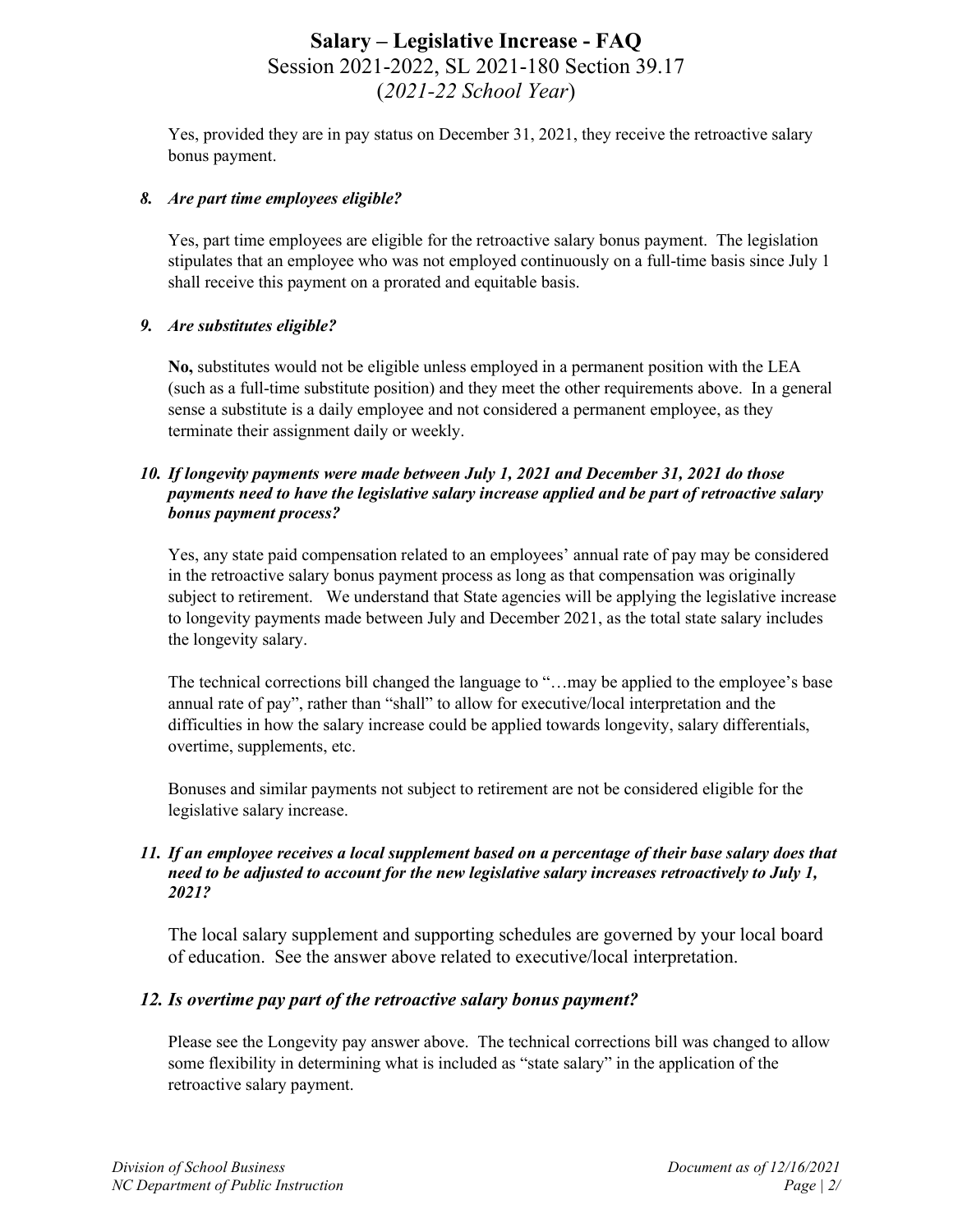The Office of State Human Resources is applying the legislative increase and retroactive payment to overtime that was PAID between July 1 to December 31<sup>st</sup>.

#### *13. Are there tax implications related to the retroactive salary bonus payment?*

NCDPI is not the cognizant agent related to taxing implications for an individual. This will be considered compensation in the calendar year 2022 for the employee.

The bonus is subject to all applicable taxes.

### *14. If an employee resigns after January 1, 2022, will they receive the retroactive salary bonus payment?*

Yes, they are eligible for the retroactive salary bonus payment as long as they were employed on December 31<sup>st</sup>.

## 15. *If an employee moved between PSUs or came from a State agency do they receive the legislative increase from the time of employment with the PSU on December 31, 2021 and/or do they receive the increase for the time at the other state agency/PSU?*

As long as the employee was employed as a STATE employee on June 30, 2021 and did not have a break in STATE Service and remained employed through December 31, 2021 they are entitled to the retroactive salary adjustment.

The employer on December 31, 2021 is responsible for providing the legislative increase and paying the retroactive salary payment.

The State Department of Human Resources is applying the legislative increase to the salary of the employee on June 30, 2021 up to the point in time of the transition. The current employer would need to contact the prior employer to get the applicable salary for those individuals new to the PSU that qualify.

## **PAYMENT AND CODING for the Retroactive Salary Bonus Payment**

## *16. Is the "bonus" subject to retirement withholding and matching?*

Yes, this bonus related to capturing the salary differential for the period of July 1 thru December 31 is considered compensation for retirement purposes and is subject to the retirement rate. It is meant to be applied to the employee's base annual rate of pay.

## *17. When should the retroactive salary payment be paid?*

**In accordance with the Retirement Office's directive, the legislative retroactive salary adjustments need to be completed by March 31, 2022. Please see the clarification on the retirement system requirements for more information.**

*Note: There has been some flexibility built into the legislation to allow for the implementation of this part of the statute to allow time for all agencies and PSUs to meet the new minimum requires*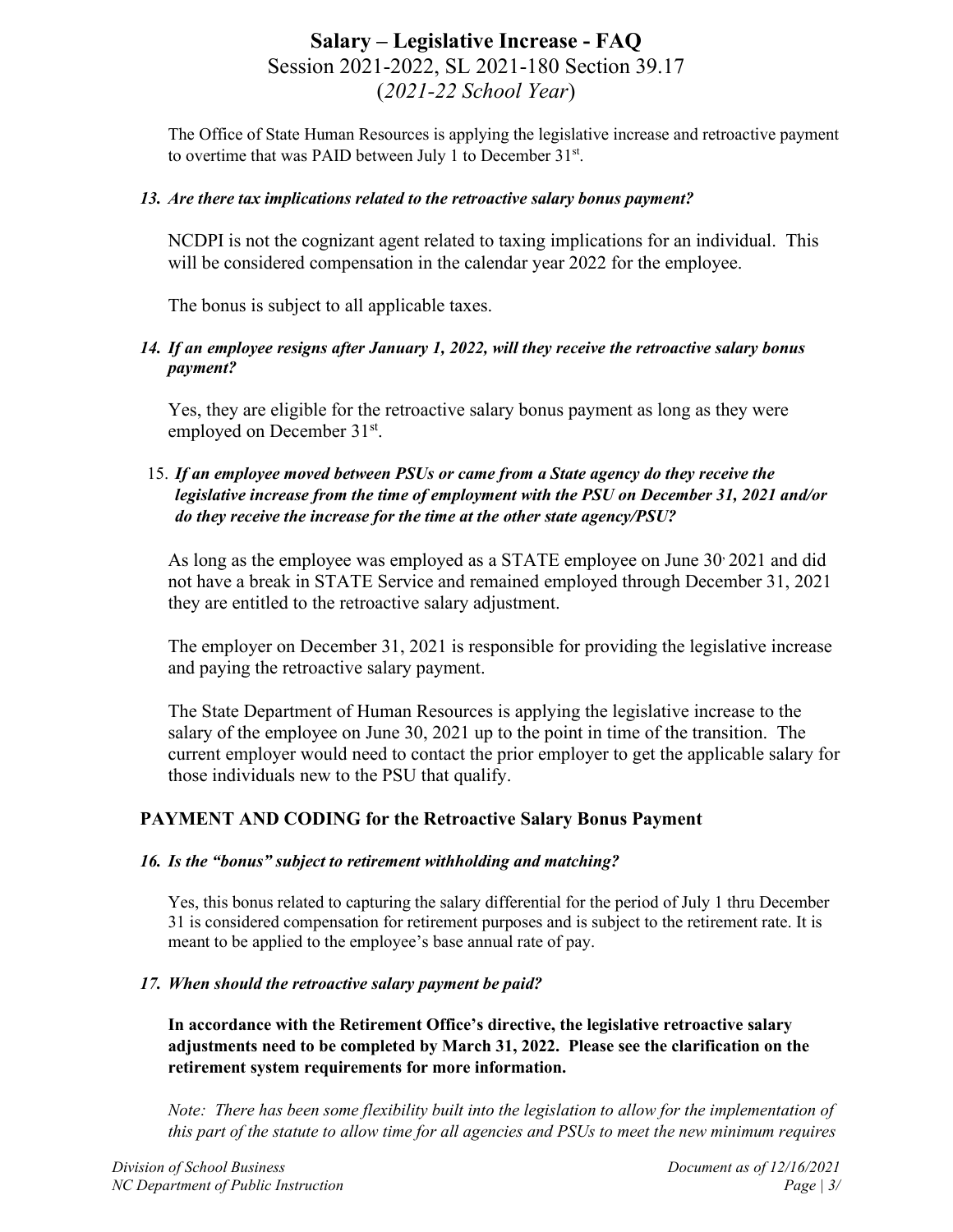*for the greater of the \$13 an hour or the 2.5% that could require local board of education actions. It would be incumbent upon the PSU to fairly communicate the timing expectations for this "retroactive salary bonus" payment to its employees.*

### *18. Where should the expenditures be posted?*

### LEA's Only

**For Certified and School Administrators:** All retroactive salary bonus payments should be coded to object code 129 and the purpose code used for their regular salary.

We are reviewing the salary audit system implications and potential modifications to ensure that any adjustments to certified salary also include retro salary coded to object code 129.

**For all other staff:** All retroactive salary bonus payments should be coded to their normal salary object code **and NOT a bonus code**.

• The Funding the retro salary bonus has been allocated out in the initial allotments for LEA according to the normal application of state salary increases. The retro salary bonus should be paid from the same source funds as the July to December pay.

#### Other Public School Units

Per the legislation, DPI provided a per pupil share of the funds for the retroactive salary bonus payment in the base allocation for the following PSUs:

- Charter Schools PRC 036
- $\bullet$  ISD PRC 044
- Regional/Lab Schools PRC038
- Renewal School System PRC037

Other public school units has full flexibility related to salary and are not required to implement the legislated increase.

#### *19. If the employee is split funded between State and local (or federal), is the retroactive salary bonus payment also split funded.*

Yes, if the employer is applying the legislative salary increase to all employees regardless of funding source, then the employees' retroactive salary bonus payment should be split funded to align with the percentage employed by each funding source accordingly for the period of July 1 through December 31, 2021.

#### *20. Are we required to code the retroactive salary payment to the school level?*

Yes. Uniform Education Reporting System requires that these payments are coded to the school level.

#### **Clear communication and realistic expectations for your staff will be critical.**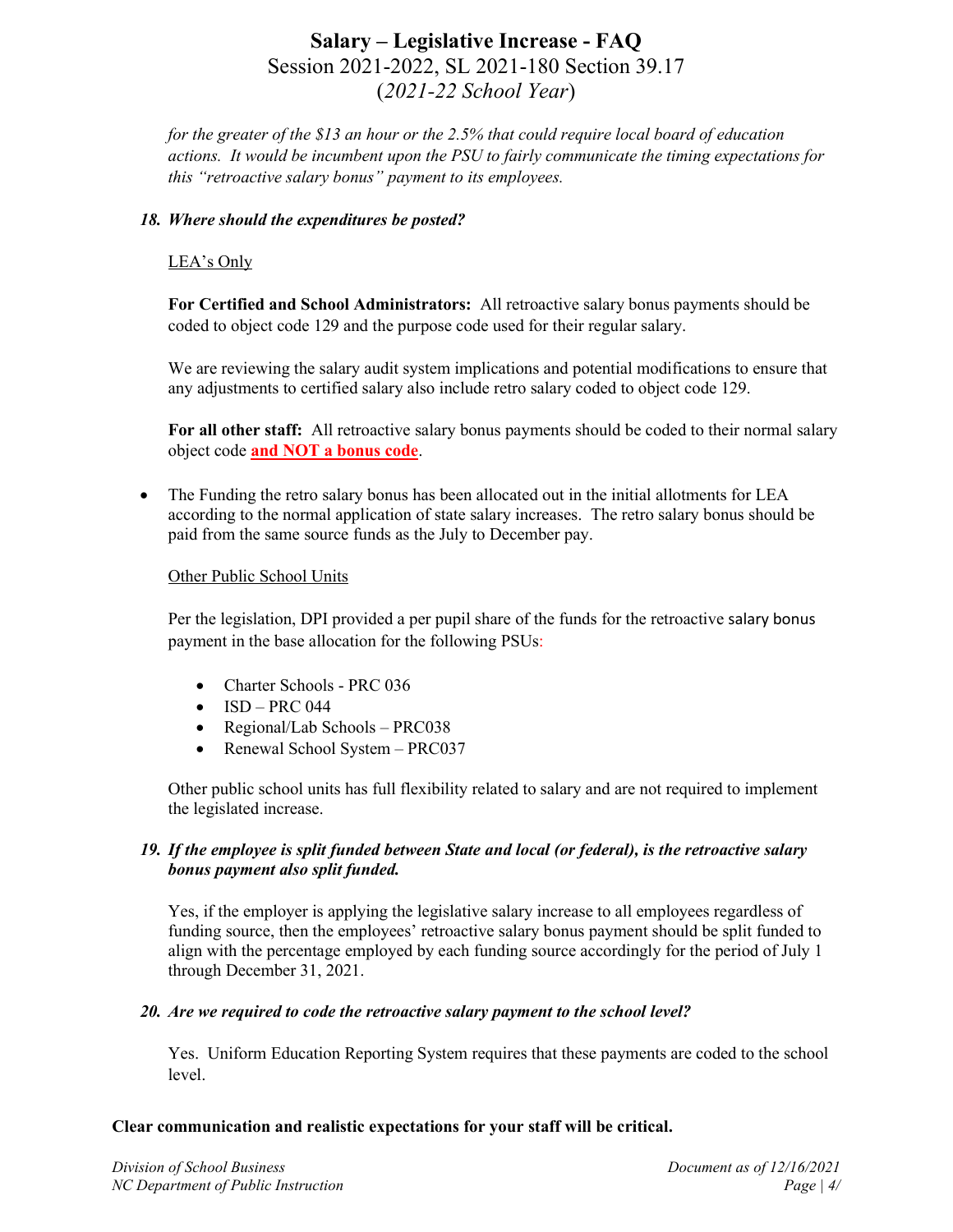# **STATE RETIREMENT SYSTEM Instructions for implementing the Legislative Increase and Retroactive payment.**

*Should you need additional information please contact the State Retirement office.*

## **Clarification on Retirement Monitor Announcement from December 9, 2021:**

School Business met with the State Retirement office this afternoon (12/10/2021) to clarify the information related to the Announcement in the Retirement Monitor on December 9, 2021. **It is GOOD news!**

## *From Retirement Monitor Announcement Dec 9, 2021*

#### *December and January Supplemental Bonuses*

*The \$1,000 and additional \$500 "pandemic bonuses," for eligible employees, are not considered pension-eligible compensation and do not need to be reported to the Retirement Systems.* 

## *Lump-Sum January Salary 'Catch Up' Payment for Teachers and State Employees*

*The one-time payment includes the salary increase amount retroactively for July through December 31. This should be reported as regular pay, but we will accept payroll with this payment reported as a bonus.*

*This one-time payment is counted towards salary.*

*If your agency is reporting this payment on the January reporting cycle, which is submitted in February, the payment should have an end date of December 31, 2021, and should reflect prior period adjustments.*

*January retirees should not have pay reported past their termination date.*

## **Clarifications:**

**RATE to be used from January – June any salary related payments is 24.10%.**

**All the payments are still to be made beginning in January.**

The below cross-references some of the key items for clarification:

January: This just references the January 1<sup>st</sup> implementation date in the legislation.

We clarified that PSUs have the 90-day window to implement the retroactive salary payments. But they all need to be completed by the end of March 2022.